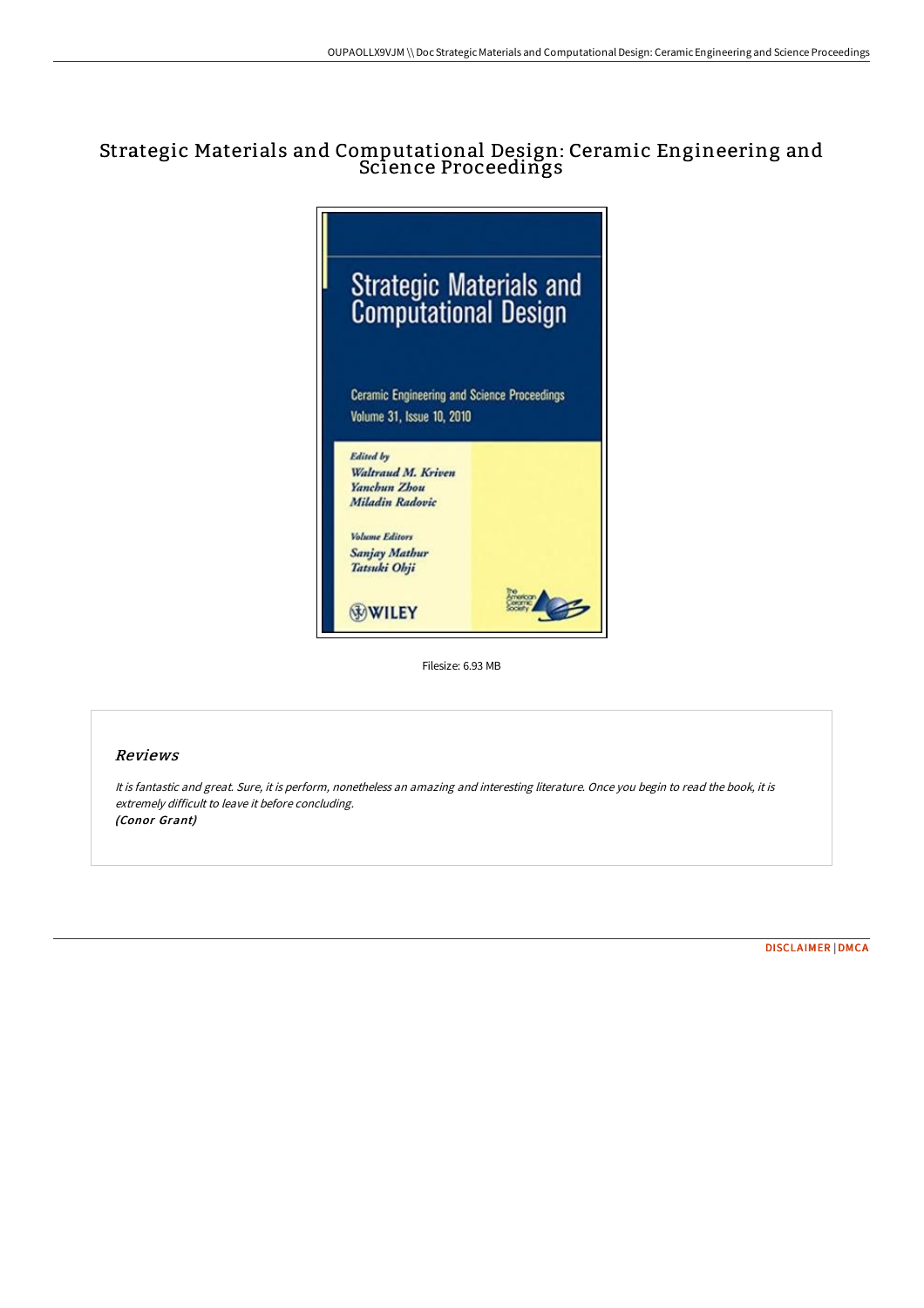## STRATEGIC MATERIALS AND COMPUTATIONAL DESIGN: CERAMIC ENGINEERING AND SCIENCE PROCEEDINGS



To save Strategic Materials and Computational Design: Ceramic Engineering and Science Proceedings PDF, remember to refer to the web link beneath and download the ebook or get access to other information which are relevant to STRATEGIC MATERIALS AND COMPUTATIONAL DESIGN: CERAMIC ENGINEERING AND SCIENCE PROCEEDINGS ebook.

John Wiley and Sons Ltd. Hardback. Book Condition: new. BRAND NEW, Strategic Materials and Computational Design: Ceramic Engineering and Science Proceedings, Waltraud M. Kriven, Yanchun Zhou, Miladin Radovic, Sanjay Mathur, Tatsuki Ohji, Contributions from three Focused Sessions that were part of the 34th International Conference on Advanced Ceramics and Composites (ICACC), in Daytona Beach, FL, January 24-29, 2010 are presented in this volume. The broad range of topics is captured by the Focused Session titles, which are listed as follows: FS1 - Geopolymers and other Inorganic Polymers; FS3 - Computational Design, Modeling Simulation and Characterization of Ceramics and Composites; and FS4 - Nanolaminated Ternary Carbides and Nitrides (MAX Phases). The session on Geopolymers and other Inorganic Polymers continues to attract growing attention from international researchers (USA, Australia, France, Germany, Italy, Czech Republic, and Viet Nam) and it is encouraging to see the variety of established and new applications being found for these novel and potentially useful materials. The session organizer gratefully acknowledges the support of the US Air Force Office of Scientific Research (AFOSR) through Dr. Joan Fuller. The AFOSR has continuously supported these conferences since the first meeting in Nashville, TN in 2003. Focused Session 3 was dedicated to design, modeling, simulation and characterization of ceramics and composites. 27 technical papers were presented on prediction of crystal structure and phase stability, characterization of interfaces and grain boundaries at atomic scale, optimization of electrical, optical and mechanical properties, modeling of defects and related properties, design of materials and components at different length scales, application of novel computational methods for processing. Four of these papers are included in this issue of CESP. Focused Session 4 was dedicated to MAX phases - a class of ternary carbides and nitrides with nanolaminated structure and general formula Mn+1AXn (where M is an early transition...

 $\mathbb{R}$ Read Strategic Materials and [Computational](http://www.bookdirs.com/strategic-materials-and-computational-design-cer.html) Design: Ceramic Engineering and Science Proceedings Online  $\mathbb{P}$ Download PDF Strategic Materials and [Computational](http://www.bookdirs.com/strategic-materials-and-computational-design-cer.html) Design: Ceramic Engineering and Science Proceedings